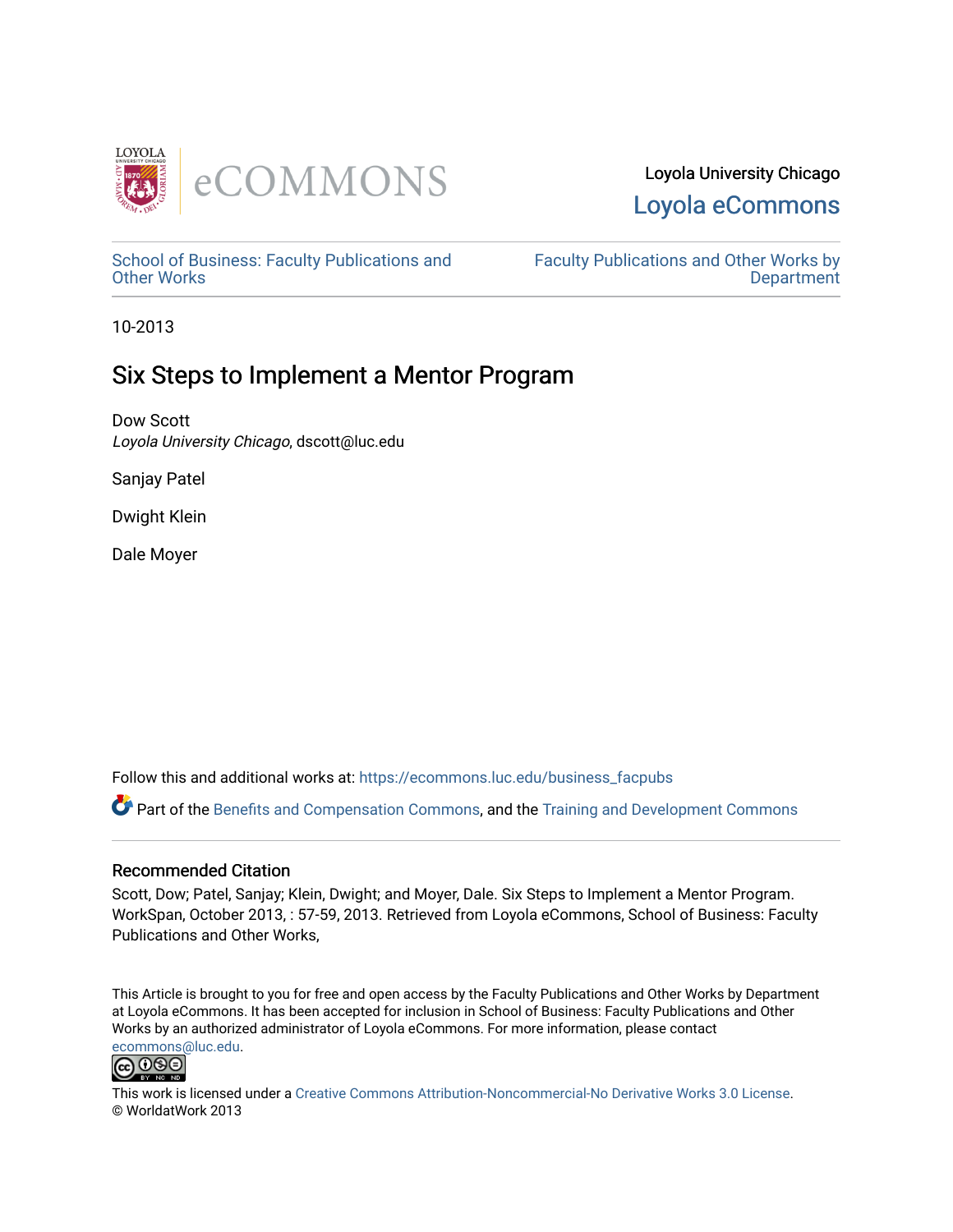

# SIX STEPS TO IMPLEMENT A MENTOR PROGRAM SIX STEPS T<br>
MPLEMENT<br>
PROGRAI

The Chicago **Compensation** Association found success for its members with a mentor program.

**A** recent survey by the Chicago<br>
Compensation Association<br>
CCA) found only 15 negated of its (CCA) found only 15 percent of its membership had three years or less experience in the profession and 15 percent had four to six years' experience. Furthermore, senior members complained that it was difficult to find applicants with the education and experience needed to fill entry-level compensation and benefits jobs. In an effort to strengthen its appeal to early career professionals and to provide a

meaningful development experience, CCA launched a mentor program in spring 2012 after more than a year of development.

The CCA Mentor Program was launched with 15 mentor-mentee pairs. According to CCA, the mentoring program offers considerable value to the mentor, mentee and the CCA for a relatively low investment. However, the development and implementation of the program required strong commitment from the board and the small taskforce

By Dow Scott, Loyola University Chicago; Sanjay Patel, Kraft Foods; Dwight Klein, Toys "R" Us; and Dale Moyer, Incentovate LLC

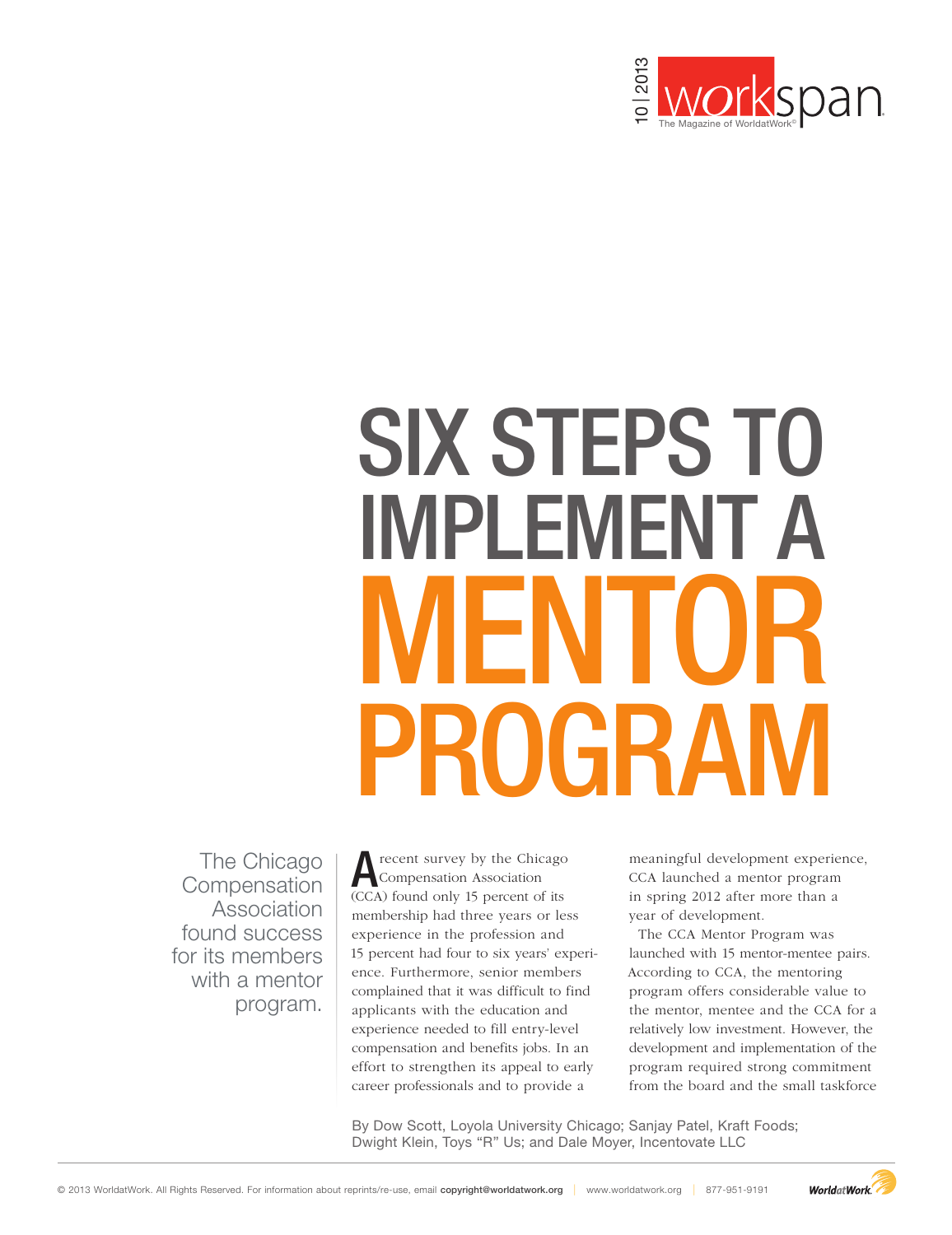# ANOTHER BENEFIT OF HAVING AN END DATE IS THAT IT FREES UP THE MENTOR TO WORK WITH ANOTHER DESERVING MENTEE.

that designed the program, as well as two of the board members who led the program. This article outlines a six-step process for developing and successfully implementing a mentor program.

1Assess Membership Interest An initial assessment of interest in a mentor program is important for at least three reasons.

- ❙ It will answer the question, "Is it worth it?" This process will help the board develop a basic understanding and some agreement on how the mentor program can contribute to the mission and goals of an organization and the cost that would be associated with the program.
- ❙ The information collected during an assessment can help design a program that meets the needs of the association. There is no one-size-fits-all approach.
- **I** Assessment includes reaching out to members to build commitment for the program. These programs are based on the assumption that members will invest effort and time in mentoring other members.

If the board decides to proceed, then employing focus groups or conducting a survey can be helpful to determine the membership's interest in such a program and to obtain input on how the program should be structured.

# **2** Articulate Clear Program<br>2 Goals and Value Proposition

If there is sufficient interest to proceed, it is important for the board to articulate program goals and a value proposition that is aligned with the association mission. First, setting goals requires the board to clarify its expectations for the program

and provides a context for making program design decisions. Second, the goals of the program and the value proposition for mentor and mentee provide basic information to market the program and develop orientation materials for participants. Finally, goals provide criteria to evaluate, to monitor and to create a foundation upon which to improve the program as experience is gained.

After goals have been formulated and there is a commitment by the board to proceed, a taskforce needs to be empowered to develop program guidelines and the materials to market the program and to provide an orientation for those who wish to participate.

### **D** Develop Program Guidelines, **J**Marketing Content and Orientation Materials

The CCA design team included several board members, one of whom had recently developed a mentor program, and two members who had participated in such programs. One of the design team's challenges was to engage association members, because the association recognized that it absolutely needed its active participation when the program went live. In developing the mentor program, CCA's design taskforce had to consider a number of issues.

Eligibility. Determining who is eligible to participate is not as clear cut as one would expect. Questions to consider include: Are mentors required to have a certain amount of compensation experience? Can retirees serve as mentors? Is there a time commitment expectation? What constitutes "early career" for the mentee? Can anyone become a mentee?

Nature of the relationship. Some mentor programs primarily involve a distant or network kind of relationship, often computer based. Although CCA wanted its mentor program first and foremost to encourage interaction regardless of the venue in which it occurs, the association believed that face-to-face interaction was important because it strengthens the mentor-mentee relationship, enhances the value of the program and builds stronger member relationships with the CCA. The association's experience shows that relationships with faceto-face interaction are more likely to endure than ones that are limited to emails and phone calls.

Matching mentors and mentees. Establishing criteria for matching mentors and mentees can be tricky. The temptation is to make it like a dating game where mentees and mentors get to pick a person based on a host of criteria. This is problematic because more criteria quickly shrink the pool of possible matches, especially in smaller programs with fewer than 20 potential pairs. Furthermore, a mentor or mentee may learn more from a person who is not exactly like them.

Confidentiality agreement. The CCA program assessment uncovered some potential mentors who were concerned that confidential information might be shared inappropriately by mentees. Although having mentees sign a confidentiality agreement is one way to approach this issue, CCA decided to emphasize confidentiality in the orientation program as opposed to requiring a pledge. This approach seems to have worked well.

Time period. Specifying a time period may encourage pairs to better use their time and to avoid a situation where the relationship ends because one or the other no longer finds value or time to invest. Another benefit of having an end date is that it frees up the mentor to work with another deserving mentee. Even if there is an end date, it does not stop mentors and mentees from continuing their relationship on their own.